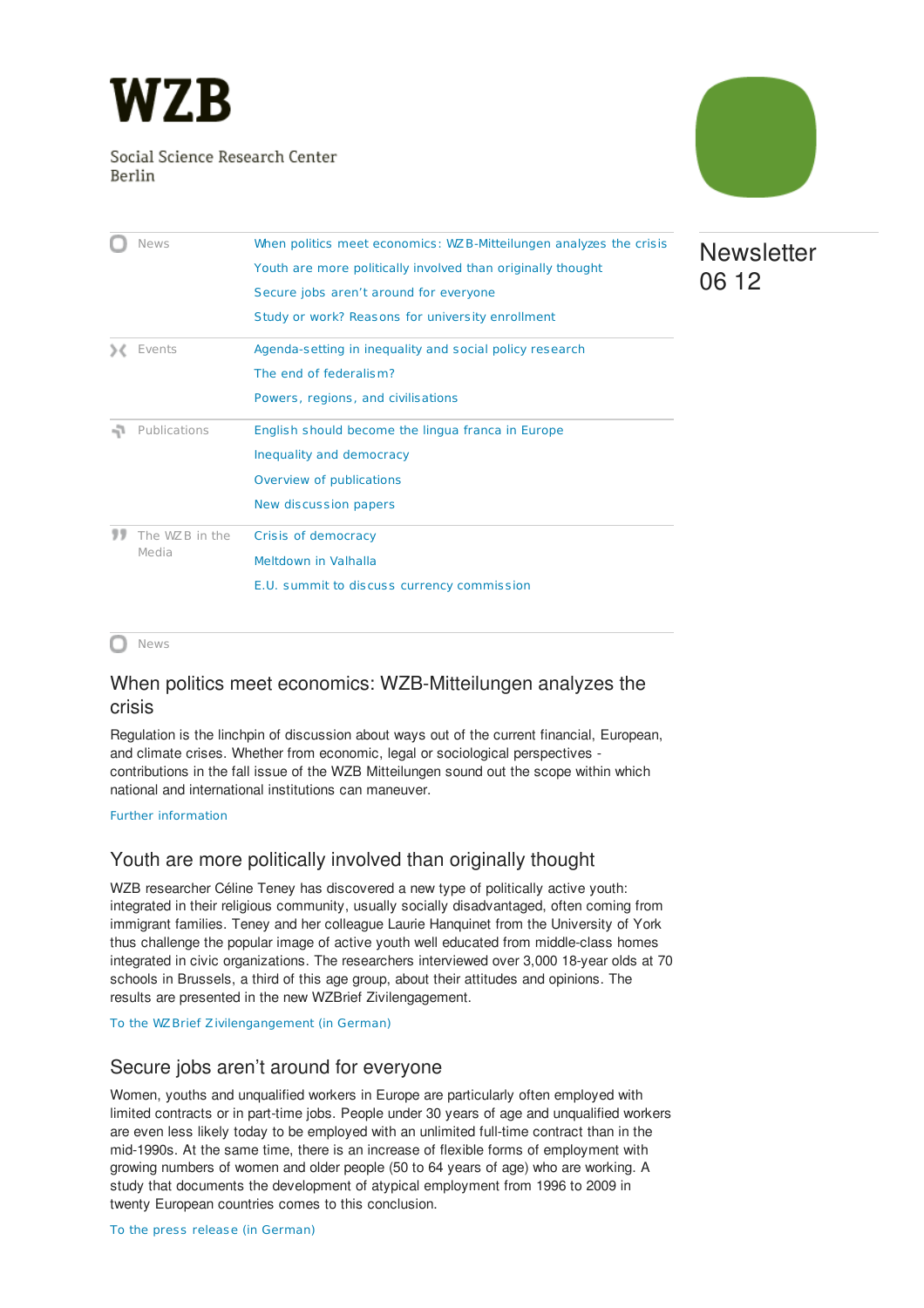# <span id="page-1-0"></span>Study or work? Reasons for university enrollment

Students whose parents do not have an academic background are still underrepresented in German universities, although many achieve a higher education entrance qualification ("Abitur"). Which education policy measures might convince them to decide in favor of university enrollment? This question is now being explored by a joint research project of the DIW Berlin and the WZB, taking the example of Berlin.

#### Further [information](http://www.wzb.eu/en/research/education-work-and-life-chances/skill-formation-and-labor-markets/projects/best-up)

<span id="page-1-1"></span>Top of [page](#page-0-3) X Events October 26, 2012 Agenda-setting in inequality and social policy research This conference features outstanding international scholars presenting the best of inequality and social policy research. The sessions will feature exemplary research at the frontiers of scholarship in this area, including research on the causes, consequences and interrelationships between both inequality and social policy. Further [information](http://www.wzb.eu/de/veranstaltungen/agenda-setting-in-inequality-and-social-policy-research) October 29-30, 2012 The end of federalism? The conference aims to bring together leading economists and political scientists in the field of fiscal federalism and intergovernmental relations for a two-day workshop. Further [information](http://www.wzb.eu/en/events/the-end-of-federalism) November 15, 2012 Powers, regions, and civilisations The roundtable with Peter Katzenstein (Cornell University) will discuss current trends in world politics. Further [information](http://www.wzb.eu/de/veranstaltungen/powers-regions-and-civilisations-current-trends-in-world-politics)

<span id="page-1-3"></span>Top of [page](#page-0-3)

<span id="page-1-2"></span>Publications

# <span id="page-1-4"></span>English should become the lingua franca in Europe

Whoever wants to be anyone in Europe, must be able to speak foreign languages. In his book "From Babel to Brussels. European Integration and the Importance of Transnational Linguistic Capital," WZB fellow Jürgen Gerhards describes the basic framework within which multilingualism has become a central resource in Europe. He sees the ability to make oneself understood as a prerequisite for the success of European integration.

Further [information](http://www.wzb.eu/en/news/english-should-become-the-lingua-franca-in-europe)

## <span id="page-1-5"></span>Inequality and democracy

How much inequality can a democracy take? Does heterogeneity hinder democratization? How does the unequal distribution of power resources and income effect the stability of a democracy? Previous research linking heterogeneity and democracy usually focuses on a single dimension of heterogeneity[.](http://www.wzb.eu/en/persons/wolfgang-merkel) Wolfgang Merkel (WZB) and Brigitte Weiffen (University of Konstanz) have now drawn an overall picture: Their empirical analysis gauges the effect of various dimensions of heterogeneity, especially in young democracies from the mid-1970s until 2007. They found that, while most facets of heterogeneity do not hinder democratic transition, most of them complicate democratic consolidation.

Further [information](http://www.wzb.eu/en/news/inequality-and-democracy)

## <span id="page-1-6"></span>Overview of publications

<span id="page-1-7"></span>Our [publication](http://www.wzb.eu/sites/default/files/u6/publikationen_august_bis_september_2012_0.pdf) list (PDF) includes the latest WZB publications.